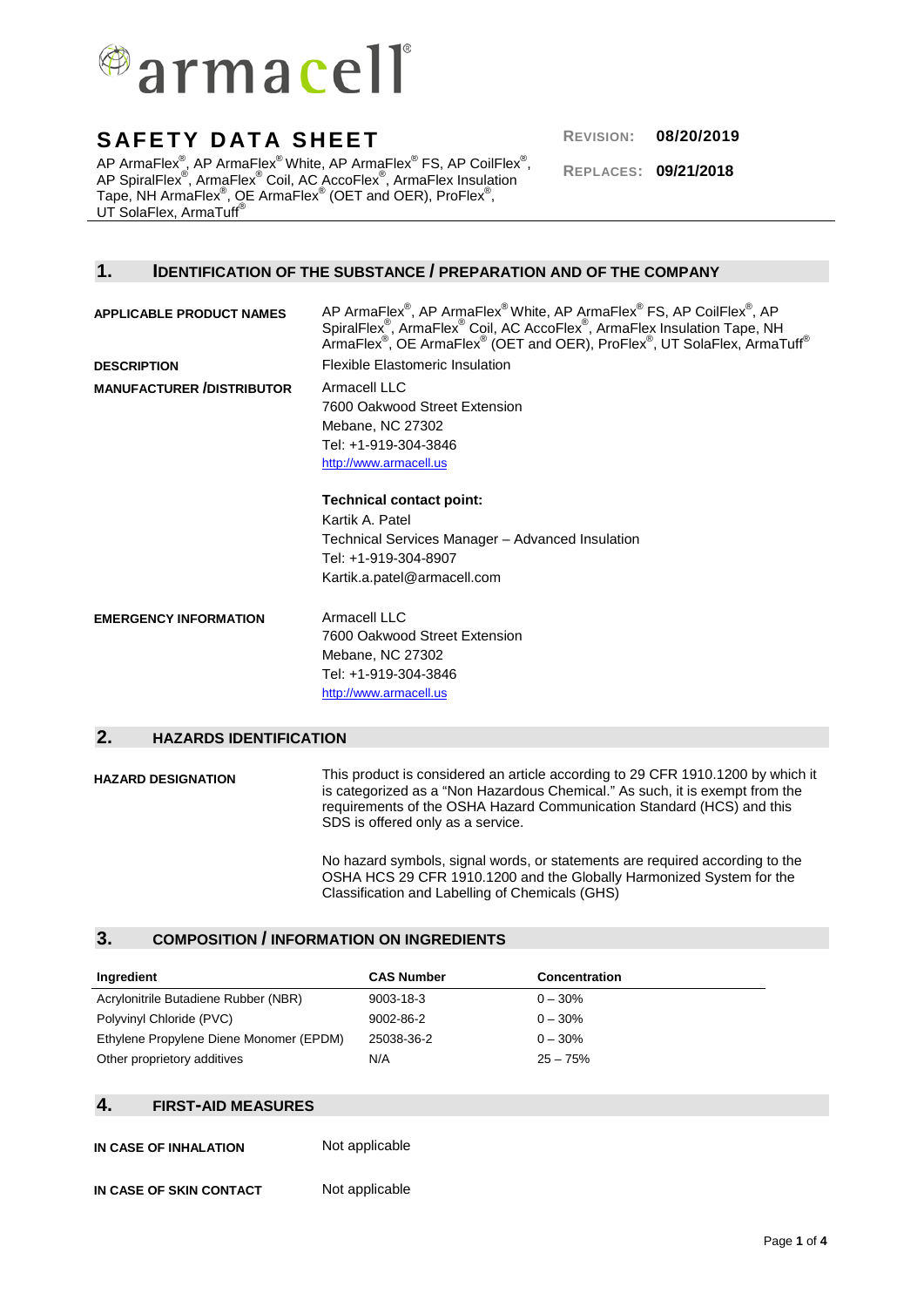

AP ArmaFlex®, AP ArmaFlex® White, AP ArmaFlex® FS, AP CoilFlex®, AP SpiralFlex®, ArmaFlex® Coil, AC AccoFlex®, ArmaFlex Insulation Tape, NH ArmaFlex $^\circ$ , QE ArmaFlex $^\circ$  (OET and OER), ProFlex $^\circ$ , UT SolaFlex, ArmaTuff®

**REPLACES: 09/21/2018**

| IN CASE OF EYE CONTACT                                                 | Not applicable                                                                                                                                                             |  |
|------------------------------------------------------------------------|----------------------------------------------------------------------------------------------------------------------------------------------------------------------------|--|
| IN CASE OF INGESTION                                                   | Not applicable                                                                                                                                                             |  |
| 5.<br><b>FIRE-FIGHTING MEASURES</b>                                    |                                                                                                                                                                            |  |
| <b>SUITABLE EXTINGUISHING MEDIA</b>                                    | Unrestricted                                                                                                                                                               |  |
| <b>SPECIAL EXPOSURE HAZARDS</b><br><b>ARISING FROM THE PREPARATION</b> | Fire gases, do not breathe. Emits toxic fumes under fire conditions because of<br>incomplete incineration. In the case of fire wear self-contained breathing<br>apparatus. |  |
| 6.<br><b>ACCIDENTAL RELEASE MEASURE</b>                                |                                                                                                                                                                            |  |
| <b>PERSONAL PRECAUTIONS</b>                                            | Not applicable                                                                                                                                                             |  |
| <b>ENVIRONMENTAL PRECAUTIONS</b>                                       | Not applicable                                                                                                                                                             |  |
| <b>METHODS FOR CLEANING UP /</b><br><b>TAKING UP</b>                   | Take up mechanically.                                                                                                                                                      |  |
|                                                                        |                                                                                                                                                                            |  |
| 7.<br><b>HANDLING AND STORAGE</b>                                      |                                                                                                                                                                            |  |
| <b>HINTS FOR SAFE HANDLING</b>                                         | None                                                                                                                                                                       |  |
| <b>HINTS FOR PROTECTION AGAINST</b><br><b>FIRE AND EXPLOSION</b>       | None                                                                                                                                                                       |  |
| <b>HINTS FOR SEPARATION OF</b><br><b>IMCOMPATIBLE PRODUCTS</b>         | None                                                                                                                                                                       |  |
| <b>FURTHER INFORMATION ON</b><br><b>STORAGE CONDITIONS</b>             | Can be stored in clean, dry rooms under normal conditions with respect to<br>humidity (50 - 70 %) and surrounding temperature of 32 °F – 95 °F (0 °C - 35 °C).             |  |
| 8.                                                                     | <b>EXPOSURE CONTROLS / PERSONAL PROTECTION</b>                                                                                                                             |  |
| <b>GENERAL HEALTH MEASURES</b>                                         | Not applicable                                                                                                                                                             |  |
| <b>RESPIRATORY PROTECTION</b>                                          | Not applicable                                                                                                                                                             |  |

**EYE PROTECTION** Not applicable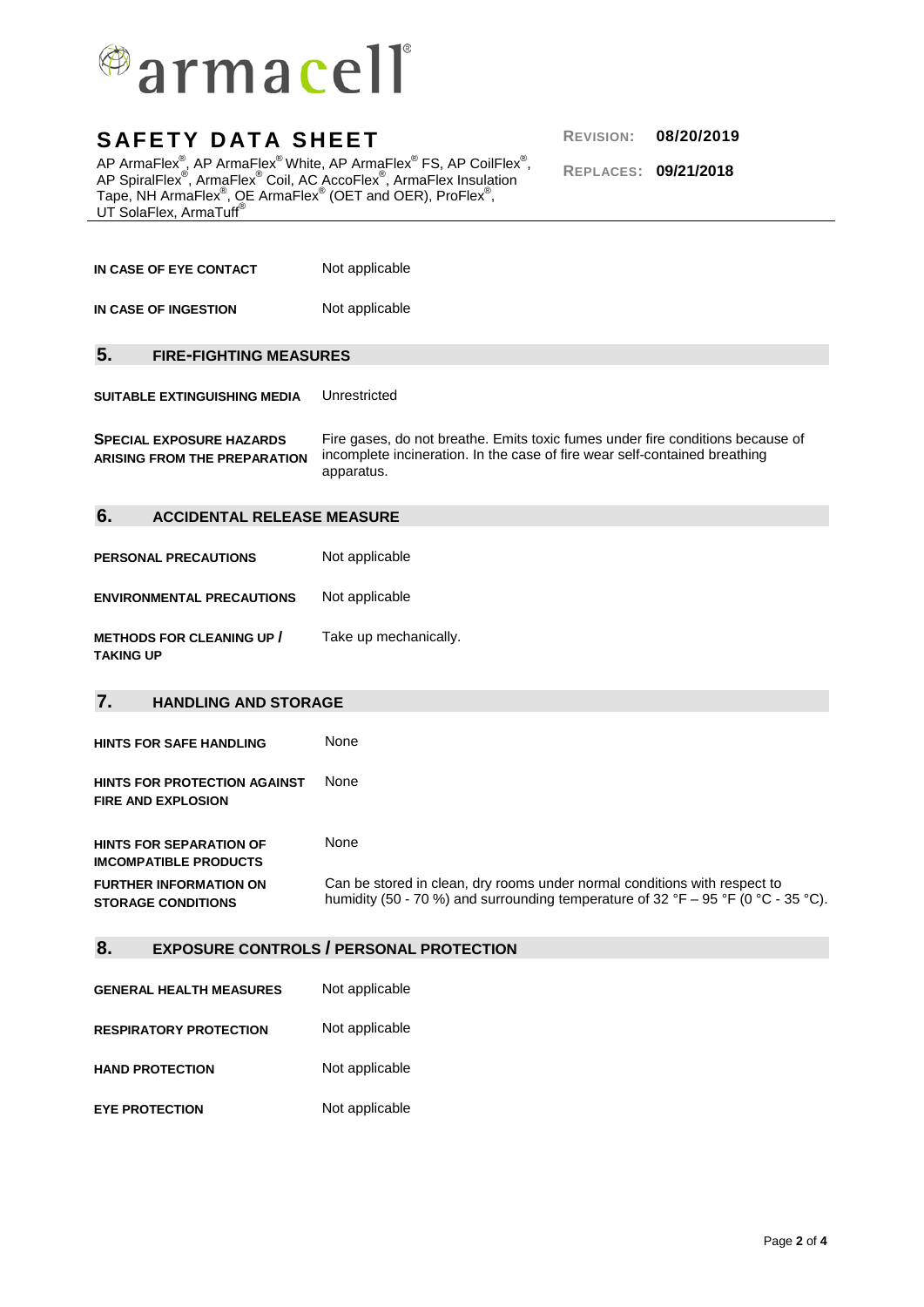

AP ArmaFlex®, AP ArmaFlex® White, AP ArmaFlex® FS, AP CoilFlex®, AP SpiralFlex®, ArmaFlex® Coil, AC AccoFlex®, ArmaFlex Insulation Tape, NH ArmaFlex $^\circ$ , QE ArmaFlex $^\circ$  (OET and OER), ProFlex $^\circ$ , UT SolaFlex, ArmaTuff®

**9. PHYSICAL AND CHEMICAL PROPERTIES**

| APPEARANCE                   | Sheets, Rolls, Tubes and Tape                           |
|------------------------------|---------------------------------------------------------|
| COLOR                        | <b>Black or White</b>                                   |
| ODOR                         | Characteristic                                          |
| <b>MELTING POINT</b>         | Not applicable                                          |
| <b>BOILING POINT</b>         | Not applicable                                          |
| <b>LOWER EXPLOSION LIMIT</b> | Not applicable                                          |
| <b>UPPER EXPLOSION LIMIT</b> | Not applicable                                          |
| DENSITY AT 73 °F (23 °C)     | $3 - 6$ lb/ft <sup>3</sup> (48 – 96 kg/m <sup>3</sup> ) |
|                              |                                                         |

**WATER SOLUBILITY 73 °F (23 °C)** Insoluble

| 10 <sub>1</sub><br><b>STABILITY AND REACTIVITY</b> |                                         |
|----------------------------------------------------|-----------------------------------------|
| <b>CONDITIONS TO AVOID</b>                         | Avoid open flames.                      |
| <b>HAZARDOUS REACTION</b>                          | No dangerous reactions known.           |
| <b>HAZARDOUS DECOMPOSITION</b><br><b>PRODUCTS</b>  | No decomposition if used as prescribed. |

## **11. TOXICOLOGICAL INFORMATION**

**EXPERIENCE MADE IN PRACTICE** When used and handled according to specification, the product does not have any harmful effect according to our experience and knowledge.

### **12. ECOLOGICAL INFORMATION**

**ADDITIONAL ECOLOGICAL INFORMATION**  The product is classified non-hazardous to waters.

#### **13. DISPOSAL CONSIDERATIONS**

**DISPOSAL PRODUCT** Dispose waste according to applicable local, state and federal regulations.

**REPLACES: 09/21/2018**